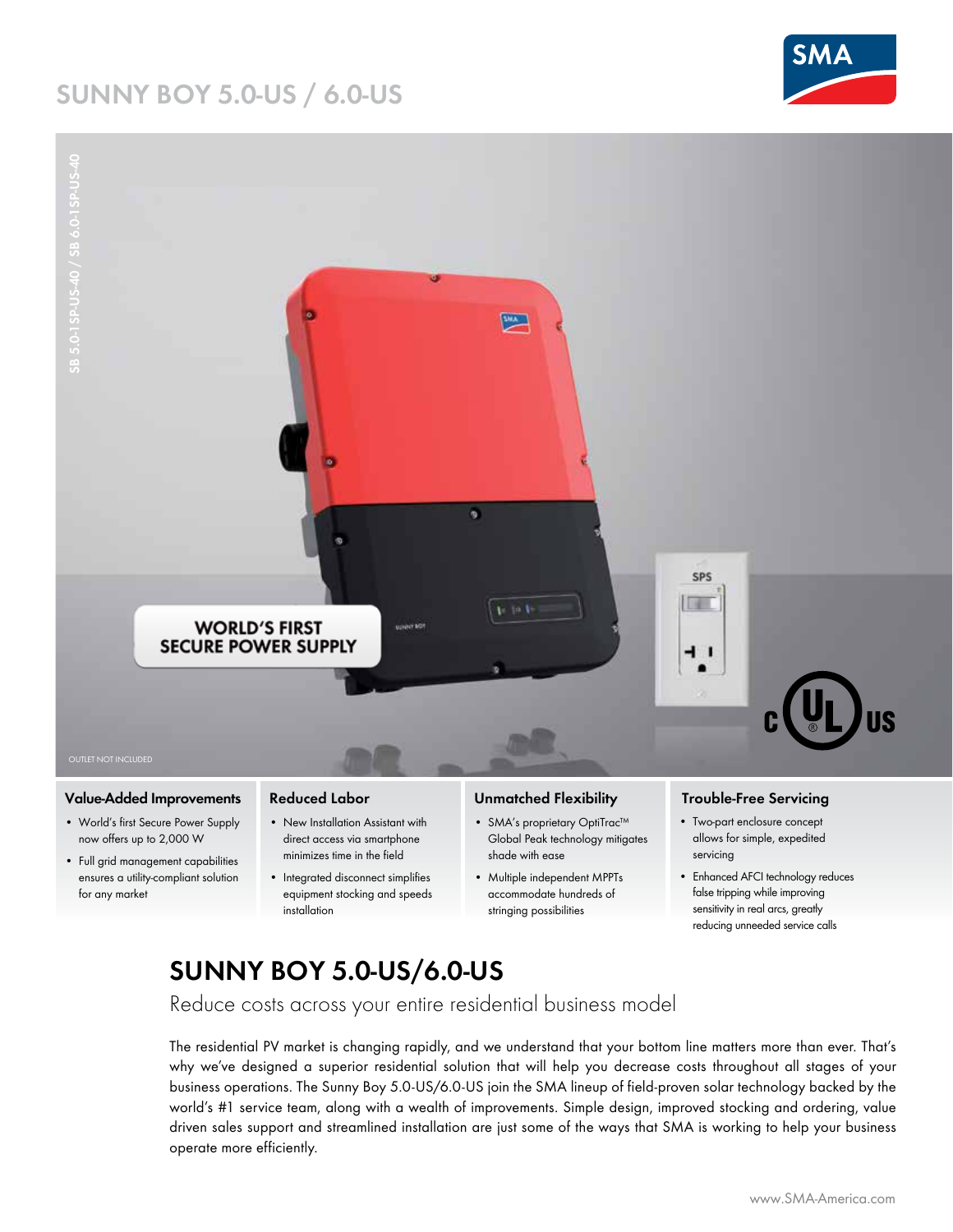# **BOTTOM LINE SAVINGS. FROM THE FACTORY TO THE FIELD.**

**SMA understands that hard and soft cost reductions must be achieved in order to maintain a competitive presence in the market. That's why we've designed a superior residential solution that will help you decrease costs throughout all stages of your business model.**



#### **SIMPLE, FLEXIBLE DESIGN**

Speed the completion of customer proposals and maximize the efficiency of your design team with the Sunny Boy 5.0-US/6.0-US, which provides a new level of flexibility in system design by offering:

- » Hundreds of stringing configurations
- » Multiple independent MPPTs
- » SMA's proprietary OptiTrac™ Global Peak shade mitigation technology
- » Diverse application options including on- and off-grid compatibility



#### **VALUE DRIVEN SALES ENABLEMENT**

SMA wants to enable your sales team by arming them with an abundance of feature/ benefit support. Show your customers the value of the Sunny Boy 5.0-US/6.0-US by utilizing:

- » Secure Power Supply, now with 2,000 W of opportunity power in the event of a grid outage, as an increased value-add or upsell opportunity
- » SMA's 30 year history and status as the #1 global inverter manufacturer instills homeowners with peace of mind and the long-term security they demand from a PV investment
- » An economical solution for shade mitigation and the challenges of complex roofs
- » Complete grid-management capabilities, ensuring a utility-compliant solution for customers operating in any market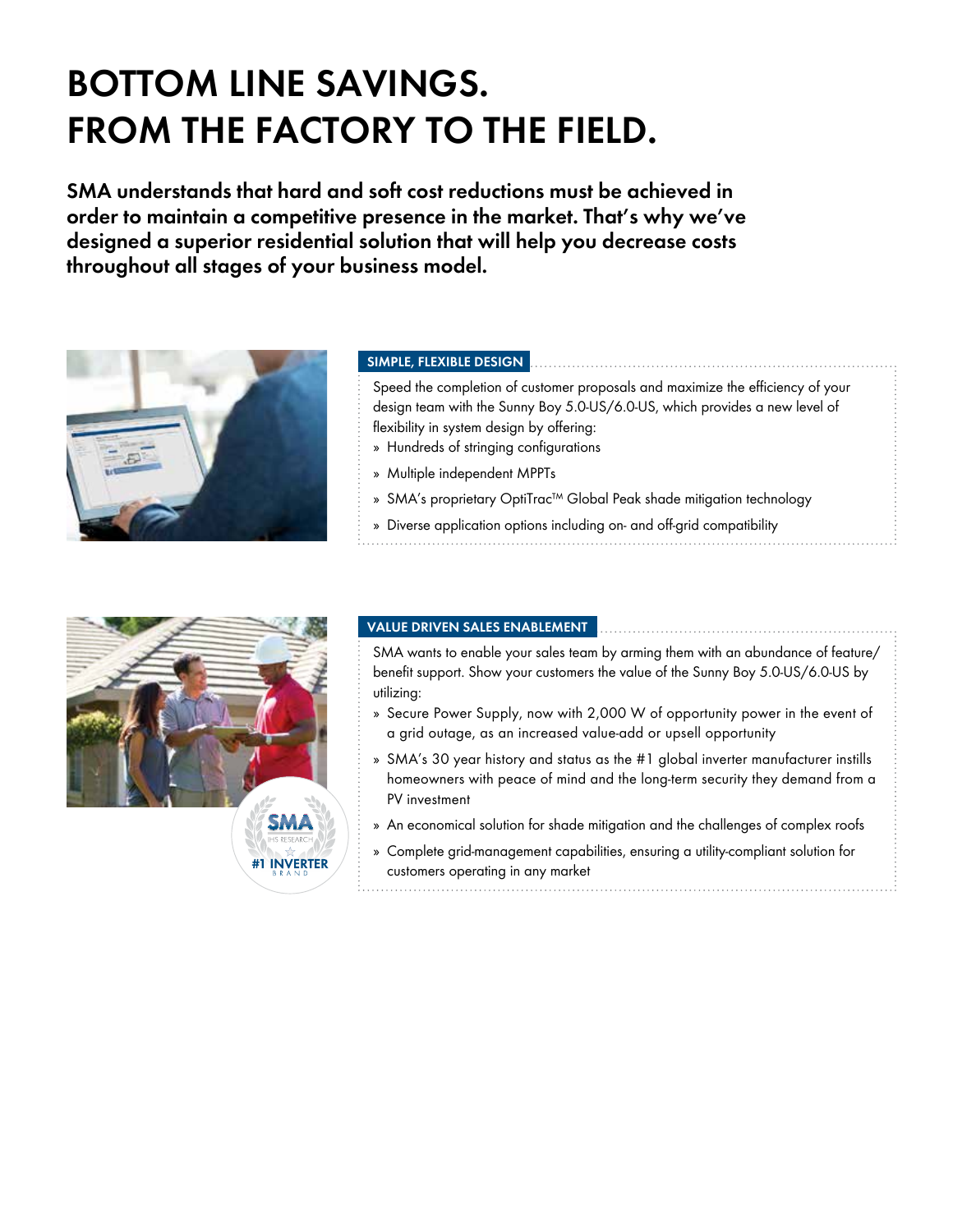

#### **IMPROVED STOCKING AND ORDERING**

Ensure that your back office business operations run smoothly and succinctly while mitigating potential errors. The Sunny Boy 5.0-US/6.0-US can help achieve cost savings in these areas by providing:

- » An integrated DC disconnect that simplifies equipment stocking and allows for a single inverter part number
- » Accurate order processing by eliminating the potential errors associated with incompatible disconnects provided to your installation team



#### **STREAMLINED INSTALLATION AND COMMISSIONING**

Expedite your operations in the field by taking advantage of the new Sunny Boy's installer-friendly feature set including:

- » Direct access via smartphone and utilization of SMA's Installation Assistant, which minimizes time/labor spent in the field and speeds the path to commissioning
- » Improved communication capabilities that remove the need to install additional equipment
- » Integrated DC disconnect that simplifies onsite logistics and eliminates the need to install a separate disconnect unit, speeding overall installation time



#### **SUPERIOR SERVICE**

SMA understands the factors that contribute to lifetime PV ownership cost, that's why the Sunny Boy 5.0-US/6.0-US was designed for maximum reliability and backstopped by an unmatched service offering. Benefit from:

- » Enhanced AFCI technology that improves resistance against false tripping while improving sensitivity in detecting real arcs, which greatly reduces unneeded service calls and increases safety
- » The new Sunny Boy's two-part enclosure concept that separates the connection unit from the power unit, which allows for simple, expedited servicing
- » The #1 service team in the PV industry, as recognized by IMS research, with experience servicing an installed base of more than 40 GW

### **SAME NAME, NEW GAME**

The Sunny Boy 5.0-US and 6.0-US are once again raising the bar by offering improved performance, enhanced features, and most importantly, an economical approach to residential solar. Your business model is a value chain. The new Sunny Boy-US series can help you stay competitive in an increasingly price sensitive residential market by driving down costs across all of your business operations.